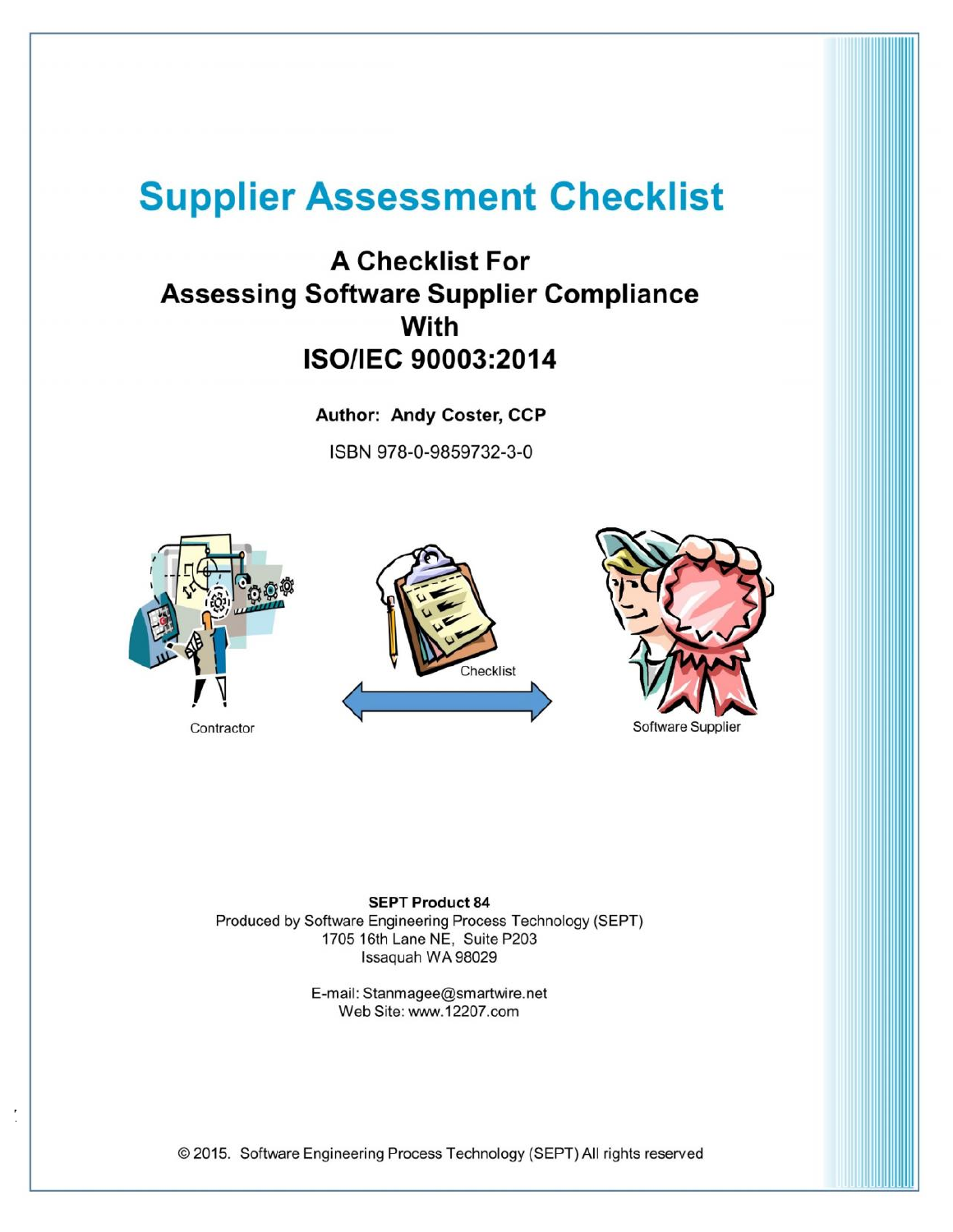# **A Checklist For Assessing Software Supplier Compliance With ISO/IEC 90003:2014**

ISBN 978-0-9859732-3-0 Author: Andy Coster, CCP

Produced by Software Engineering Process Technology (SEPT) 1705 16th Lane NE Suite P203 Issaquah WA 98029 Tel. 425-391-2344, Fax 425-557-9419 E-mail: StanMagee@SMARTWIRE.NET Web Site: www.12207.com

© 2015. Software Engineering Process Technology (SEPT) All rights reserved.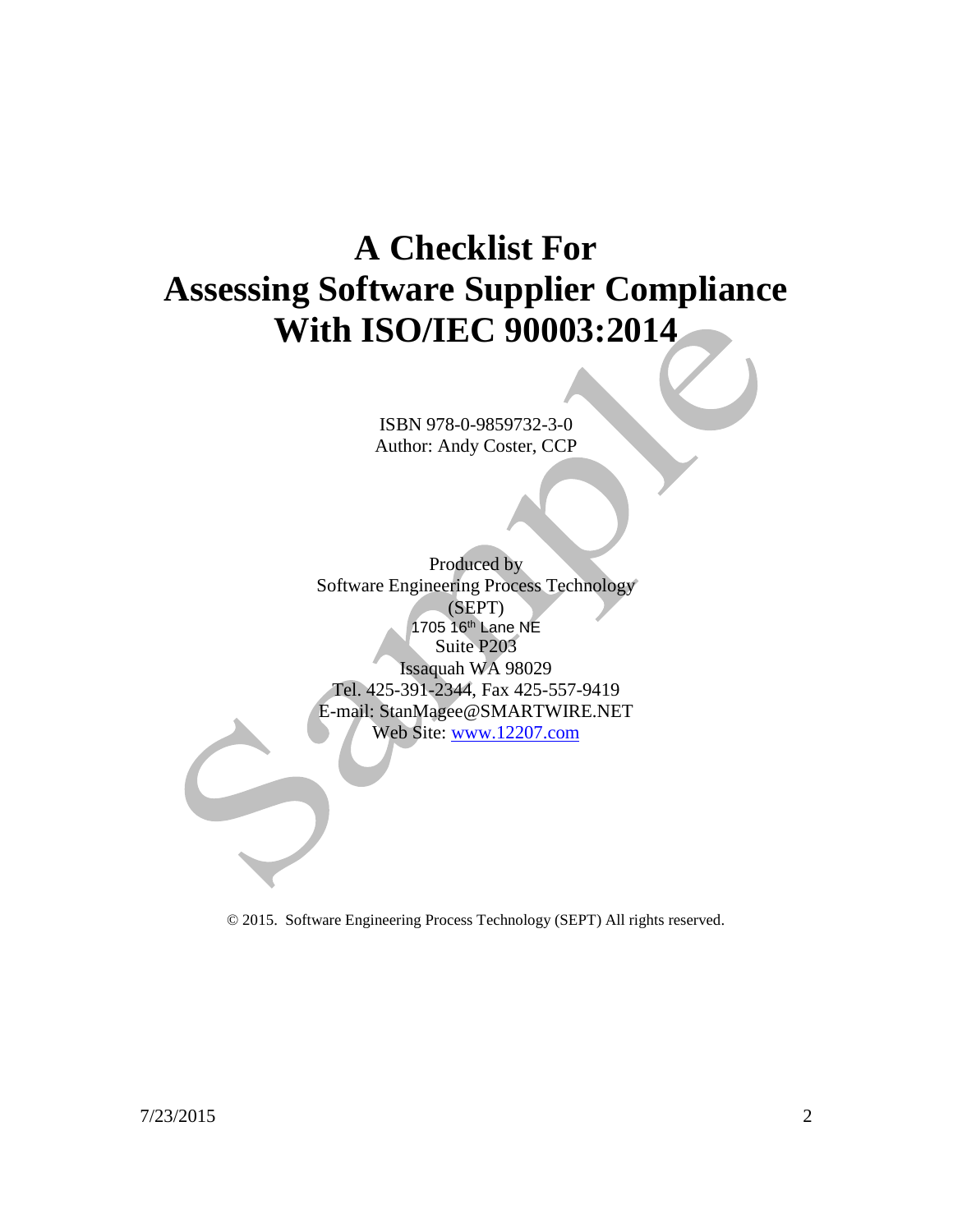### **Checklist for Assessing Software Vendors for Compliance with ISO/IEC 90003:2014 Software engineering: Guidelines for the application of ISO 9001:2008 to computer software**

#### Section 1

#### **Background**

Many companies have asked SEPT- **"Do you have a checklist to use with our software suppliers to determine if they meet the requirements of Standard ISO/IEC 90003:2014"**? These companies stated they wanted a checklist that contained only **basic requirements** and no suggested artifacts. After determining our customer's needs SEPT has developed this checklist to meet that requirement. SEPT also produces a checklist for internal use within an organization to determine compliance with ISO/IEC 90003:2014. These two checklists are designed to be used as companion documents:

- 1. The Evidence Product checklist to be used internally within an organization
- 2. The Supplier Assessment checklist to be used for supplier qualification and in supplier audits and reviews.

#### **Introduction**

The purpose of this document (Checklist) is to assist a company to determine if their "software" supplier(s) meet the requirements of Standard ISO/IEC 90003:2014 Software engineering: Guidelines for the application of ISO 9001:2008 to computer software. This document is designed to be used to:

- determine if a potential supplier has in place the key software process (artifacts), or
- qualify a supplier as approved for use, or
- provide a checklist for audit or review of a supplier.

The steps we used to develop this document are very similar to the ones used to produce the base line evidence product document.

The process of defining what is necessary for compliance with a quality management process standard such as "ISO/IEC 90003:2014" is often confusing and laborious because the directions contained in the standards are unclear or ambiguous. To aid in determining what is actually "required" by the document in the way of physical evidence of compliance, the experts at SEPT have produced this checklist. All our checklists are constructed around a classification scheme of physical evidence comprised of policies, procedures, plans, records, documents, audits, and reviews. There must be an accompanying record of some type when an audit or review has been accomplished. This record would define the findings of the review or audit and any corrective action to be taken. For the sake of brevity this checklist does not call out a separate record for each review or audit. In these checklists, "manuals, reports, scripts and specifications" are included in the document category. When the subject standard references another standard for physical evidence, the checklist does not call out the full requirements of the referenced standard, only the expected physical evidence that should be available.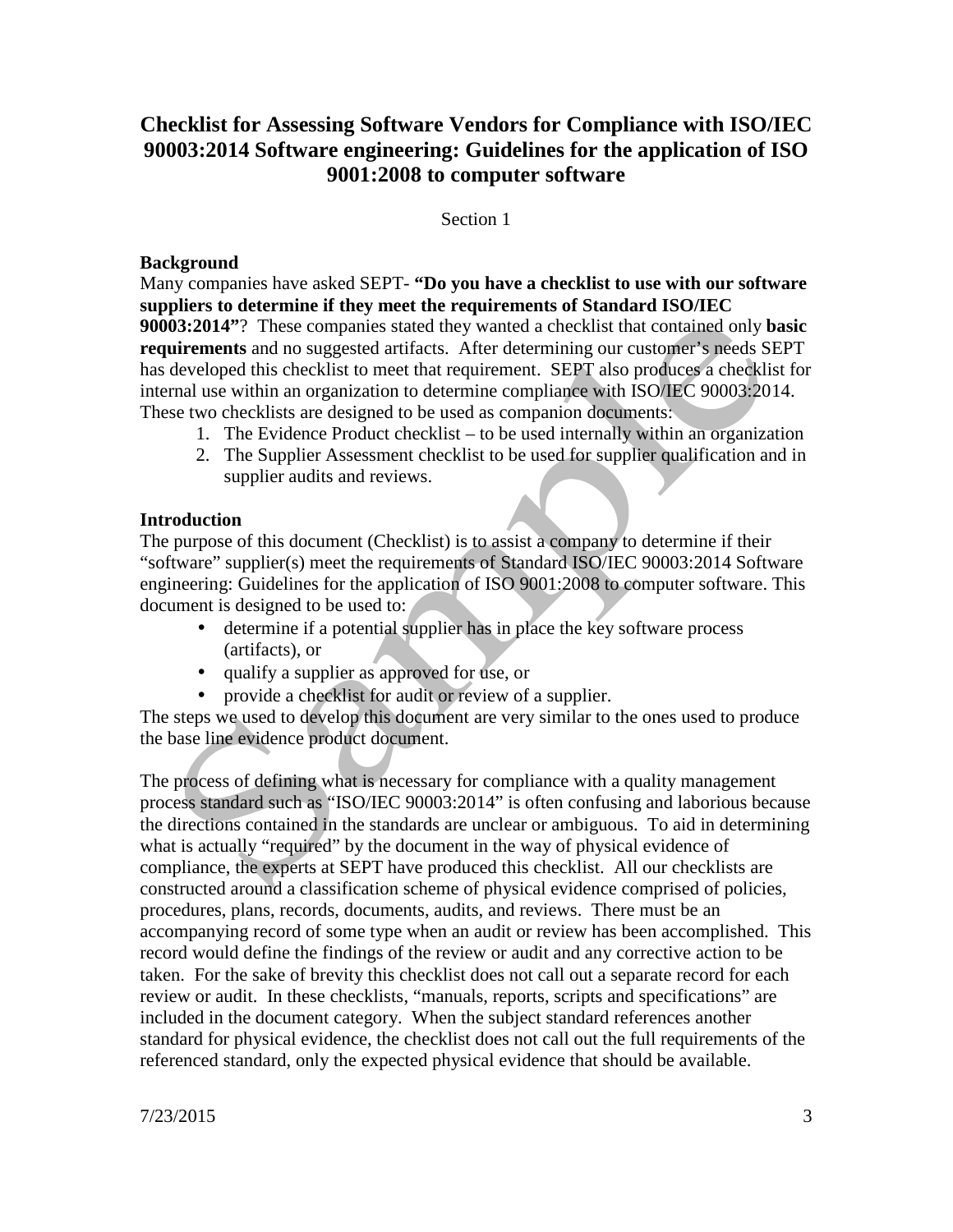The author has carefully reviewed the document "ISO/IEC 90003:2014 Software Engineering: Guidelines for the application of ISO 9001:2008 to computer software " and defined the physical evidence required based upon this classification scheme. If a document is called out more than one time, only the first reference is stipulated. Additionally, there are many references to ISO/IEC 12207 in ISO/IEC 90003:2014 so ISO/IEC 12207 required items have been included and are denoted by a (#). There are occasional situations in which a procedure or document is not necessarily separate and could be contained within another document. For example, the "Design and Development Verification Procedure" could be a part of the "Design and Development Procedure". The author has called out these individual items separately to ensure that the organization does not overlook any facet of physical evidence. If the organization does not require a separate document, and an item can be a subset of another document or record, then this fact should be denoted in the detail section of the checklist for that item. This should be done in the form of a statement reflecting that the information for this document may be found in section XX of Document XYZ. If the vendor organizational requirements do not call for this physical evidence for a particular item, this should also be denoted with a statement reflecting that this physical evidence is not required and why. The reasons for the evidence not being required should be clearly presented in this statement. Further details on this step are provided in the Detail Steps section of the introduction. The size of these documents could vary from paragraphs to volumes depending upon the size and complexity of the project or business requirements assigned to the vendor.

#### **General principles of this requirements checklist.**

This checklist was prepared by analyzing each clause of this document for the key words that signify a policy, procedure, plan, record, document, audit, or review.

| Artifact                                         | Number required by<br>90003 | Number required by<br>12207 |
|--------------------------------------------------|-----------------------------|-----------------------------|
| Policy                                           |                             | $\theta$                    |
| Procedure                                        | 8                           | 36                          |
| Plan                                             |                             | 40                          |
| Record                                           | 24                          | 60                          |
| Document (Including                              | 15                          | 31                          |
| Manuals, Reports, Scripts<br>and Specifications) |                             |                             |
| Audit                                            |                             | 8                           |
| Review                                           | 21                          | 38                          |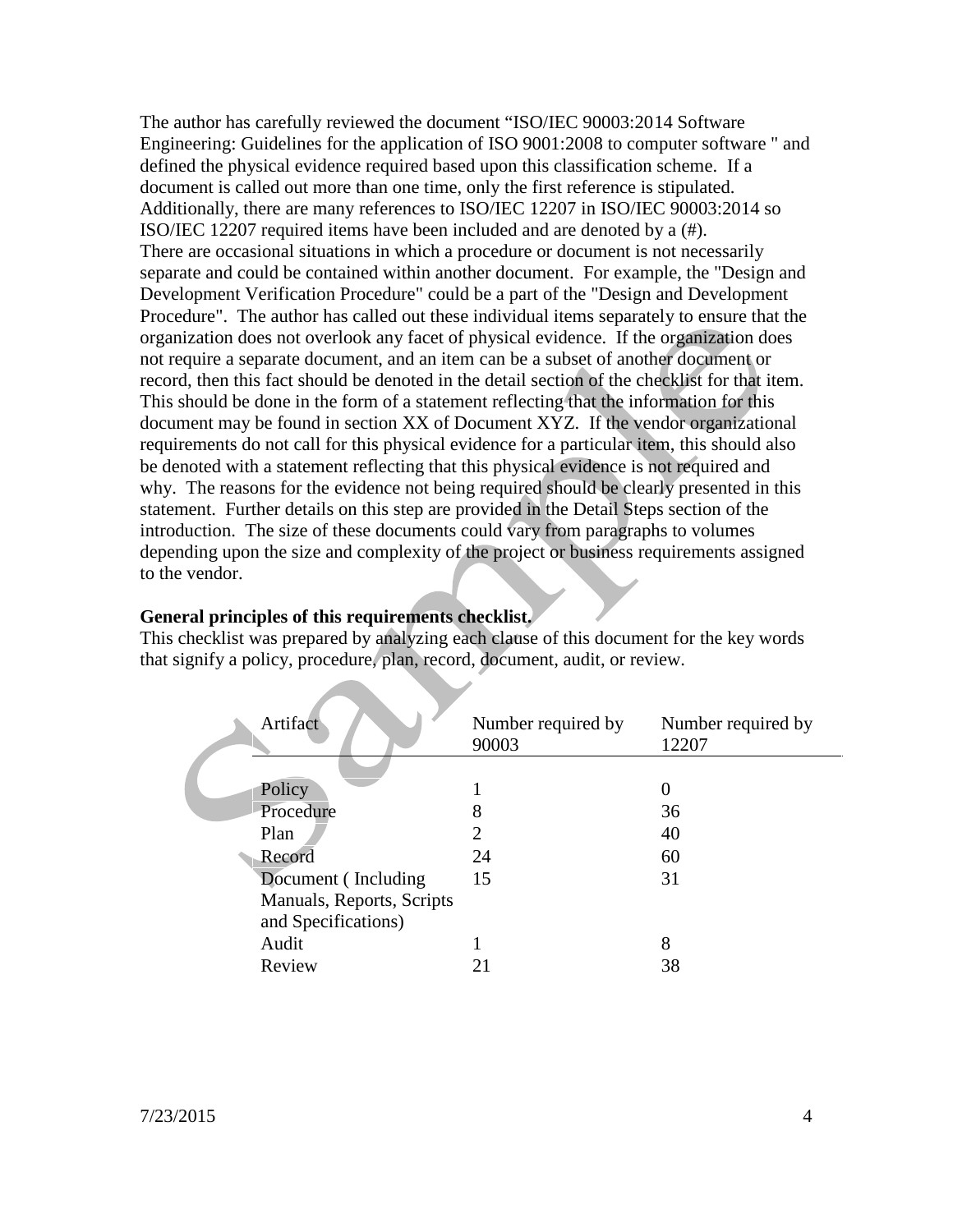This checklist specifies evidence that is unique. The information was transferred into checklist tables, based on the type of artifact. **Note:** All documents cited in ISO/IEC 12207 and required are denoted with a (# - ISO/IEC 12207 item): If the document is required by ISO/IEC 90003 it is under lined. An item can be underlined and have a # if required by both standards. These notations are listed in the footnotes for each section.

#### **Using the Supplier Checklist**

When a company is planning to use "ISO/IEC 90003:2014" (and by implication ISO 9001:2008) standard as a Supplier assessment tool, the company should either:

- 1. Send the checklist ( to the vendor for completion and return (or post on an extranet site)
- 2. Take the checklist for completion on site as part of a supplier assessment or audit

If the Supplier's present process does not address an ISO/IEC 90003:2014 or ISO/IEC 12207, standard product, then this question should be asked: Is the evidence product required for the type of business of the supplier? If in the view of the supplier the evidence is not required, the rationale should be documented and inserted in the checklist and quality manual. This rationale should pass "*the reasonable person rule*." If the evidence is required, plans should be prepared to address the missing item(s). This checklist can be used to test a supplier's software processes from both a certification viewpoint (ISO/IEC 90003) and implementation of good practice (ISO/IEC 12207). However, it is unlikely that any organization will be fully compliant, so a user of the checklist should apply a pragmatic view of the results. After considering other commercial factors such as cost, experience, and supplier reputation, the organization must still ask the following question: "With this amount of non-compliance, should the company still do business with this supplier"? This is a question of the risk a company is prepared to take.

#### **Detail Steps**

A supplier should compare the proposed output of their organization against the checklist. In doing this, they will find one of five conditions that exist for each item listed in the checklist. The following five conditions and the actions required by these conditions are listed in the table below.

| <b>Condition</b>                                | <b>Action Required</b>                     |
|-------------------------------------------------|--------------------------------------------|
| 1. The title of the documented evidence         | Record in checklist that the organization  |
| specified by the checklist (document,           | is compliant.                              |
| plan, etc) agrees with the title of the         |                                            |
| evidence being planned by the                   |                                            |
| organization.                                   |                                            |
| 2. The title of the documented evidence         | Record in the checklist the evidence title |
| specified by the checklist (document, etc)      | the organization uses and record that the  |
| <i>disagrees</i> with the title of the evidence | organization is compliant, and the         |
| planned by the organization but the             | evidence is the same although the title is |
| content is the same.                            | different.                                 |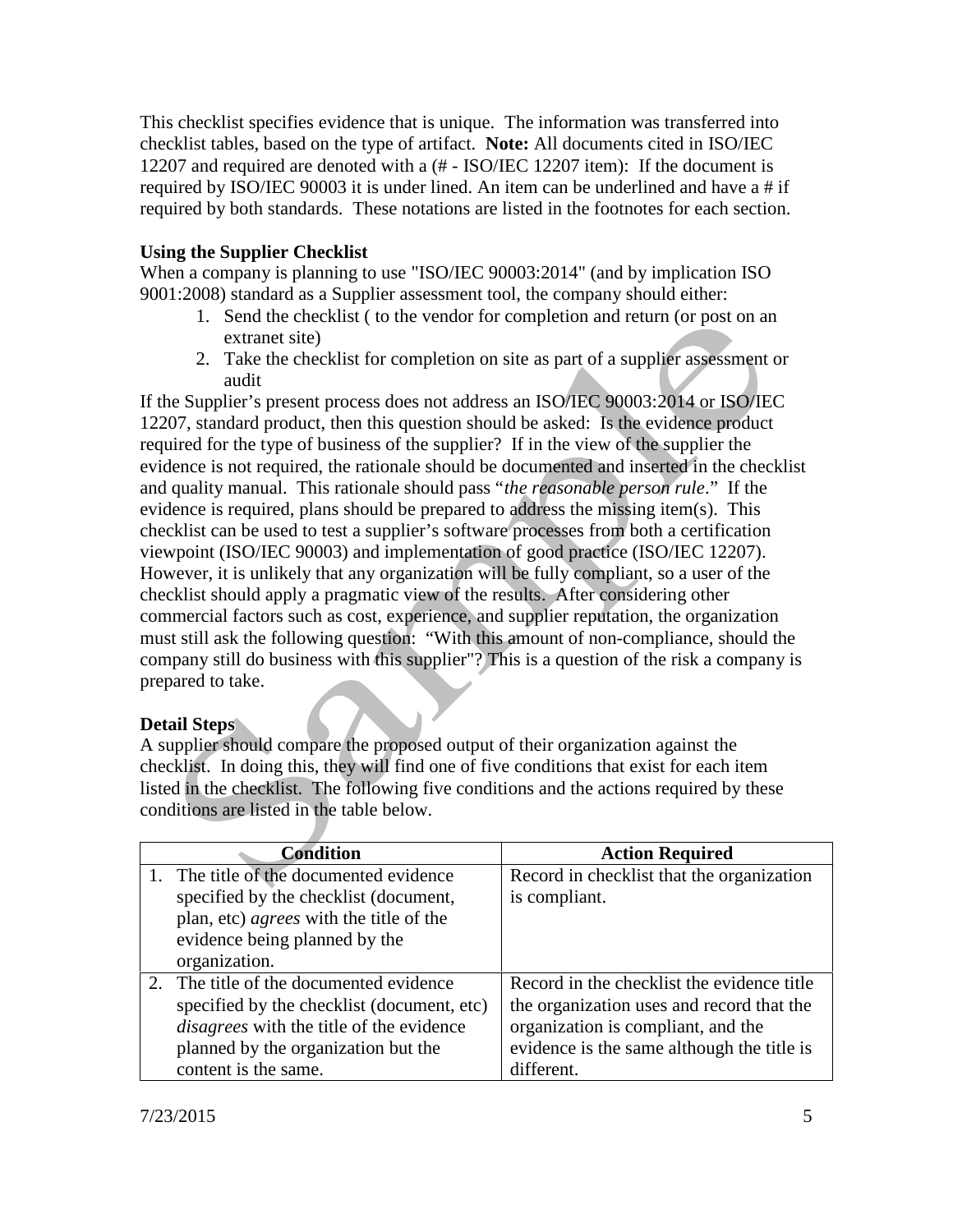| 3. The title of the documented evidence<br>specified by the checklist (document, etc)                                                                               | Record in the checklist the title of the<br>evidence (document, etc) in which this                                |
|---------------------------------------------------------------------------------------------------------------------------------------------------------------------|-------------------------------------------------------------------------------------------------------------------|
| is <i>combined</i> with another piece of<br>evidence.                                                                                                               | information is contained.                                                                                         |
| 4. The title of the documented evidence<br>specified by the checklist (document, etc)<br><i>is not planned</i> by the organization<br>because it is not required.   | Record in the checklist that the evidence<br>is not required and the rationale for this<br>decision.              |
| 5. The title of the documented evidence<br>called out by the checklist (document,<br>etc) is not planned by the organization<br>and <i>should be</i> planned by it. | Record in the checklist when this<br>evidence will be planned and reference a<br>plan for accomplishing the task. |

#### **Components of the Checklist**

This checklist is composed of 4 sections:

- Section 1. Background and Introduction
- Section 2. Supplier summary information
- Section 3. Supplier Assessment checklist for all evidence types by clause.
- Section 4. "About the Author"

#### **Rights to Make Multi Copies of This Document by the Purchaser or by Other Parties Who Have a Business Relationship with the Purchaser of the Document.**

This document was designed to be used by companies with their suppliers who produce software or products with software. In this regard, the purchaser of this document may make as many copies as required to use within their organization and up to 3 copies to give to other companies who are suppliers or potential suppliers. However the suppliers may not make additional copies of the original document. All copies released outside an organization must be clearly stamped "Property of XYZ company duplication of the original document is not allowed". After a document has been filled out by a supplier additional copies may be made. This Product is also available in Microsoft Word format. Please see the SEPT web site www.12207.com for more details.

#### **Product Support**

All reasonable questions concerning this checklist or its use will be addressed free of charge for 60 days from time of purchase, up to a maximum of 4 hours of consultation time.

#### **Warranties and Liability**

Software Engineering Process Technology (SEPT) makes no warranties implied or stated with respect to this checklist, and it is provided on an "*as is"* basis. SEPT will have no liability for any indirect, incidental, special or consequential damages or any loss of revenue or profits arising under, or with respect to the use of this document.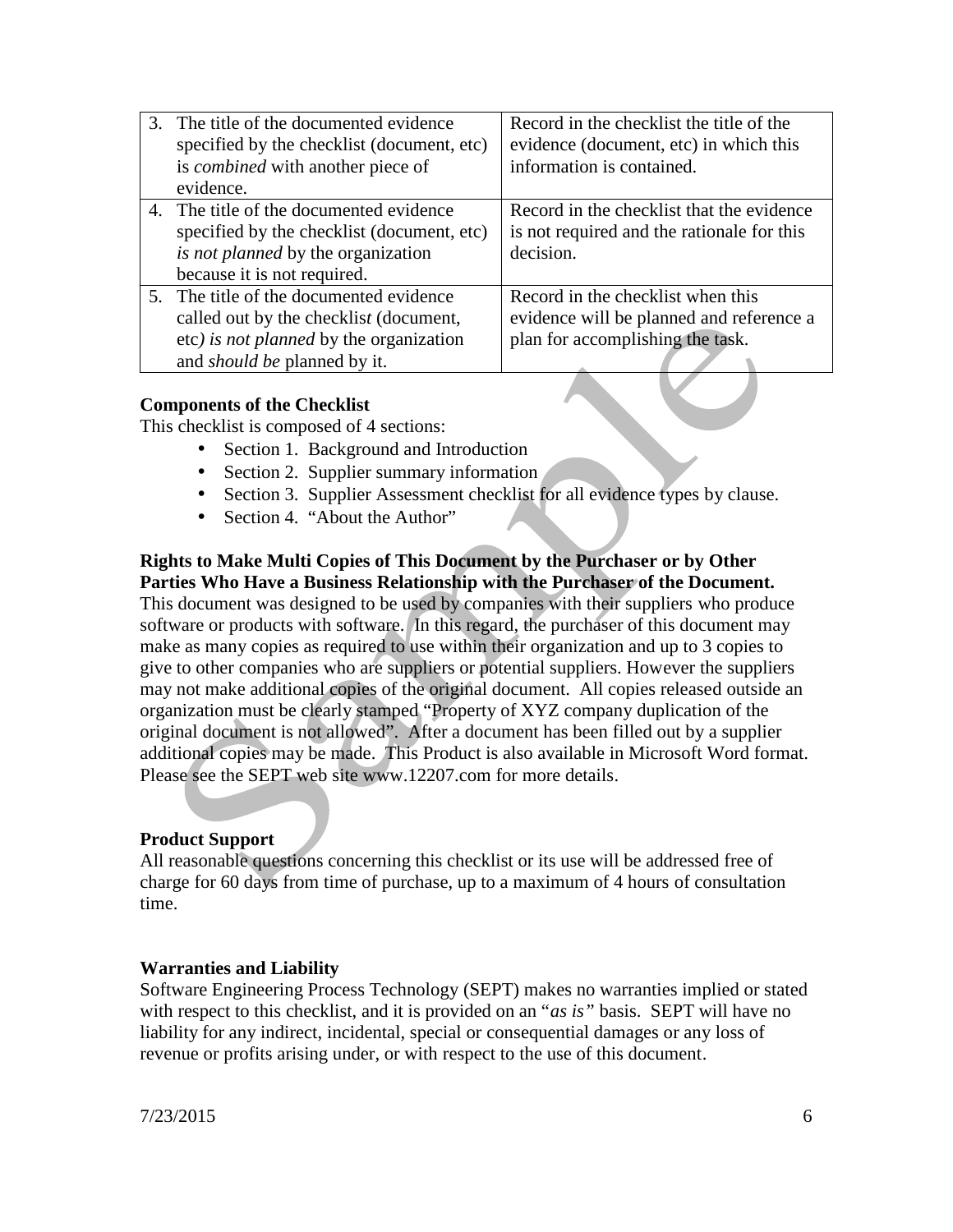# **Section 2 Suppler Information**

The following information records basic information concerning the supplier - Section 3 records the findings. Add additional items to suit your organizational needs.

| <b>Type of Assessment:</b>                | Qualification $\Box$ | <b>Review</b> | Audit | Other |
|-------------------------------------------|----------------------|---------------|-------|-------|
| <b>Supplier Details</b>                   |                      |               |       |       |
| <b>Company Name</b>                       |                      |               |       |       |
| <b>Address</b>                            |                      |               |       |       |
|                                           |                      |               |       |       |
|                                           |                      |               |       |       |
|                                           |                      |               |       |       |
| <b>E</b> Mail address                     |                      |               |       |       |
| <b>Telephone</b>                          |                      |               |       |       |
| Fax                                       |                      |               |       |       |
| Website                                   |                      |               |       |       |
| <b>Product Range Summary</b>              |                      |               |       |       |
| ISO 9001 Certification Body (if relevant) |                      |               |       |       |
| <b>Date of Certificate</b>                |                      |               |       |       |
| <b>Scope of Certification</b>             |                      |               |       |       |
| Date of (Last) Assessment                 |                      |               |       |       |
| <b>Completed by</b>                       |                      |               |       |       |
| <b>Title/Role</b>                         |                      |               |       |       |
| <b>Email address</b>                      |                      |               |       |       |
| <b>Additional Data</b>                    |                      |               |       |       |
|                                           |                      |               |       |       |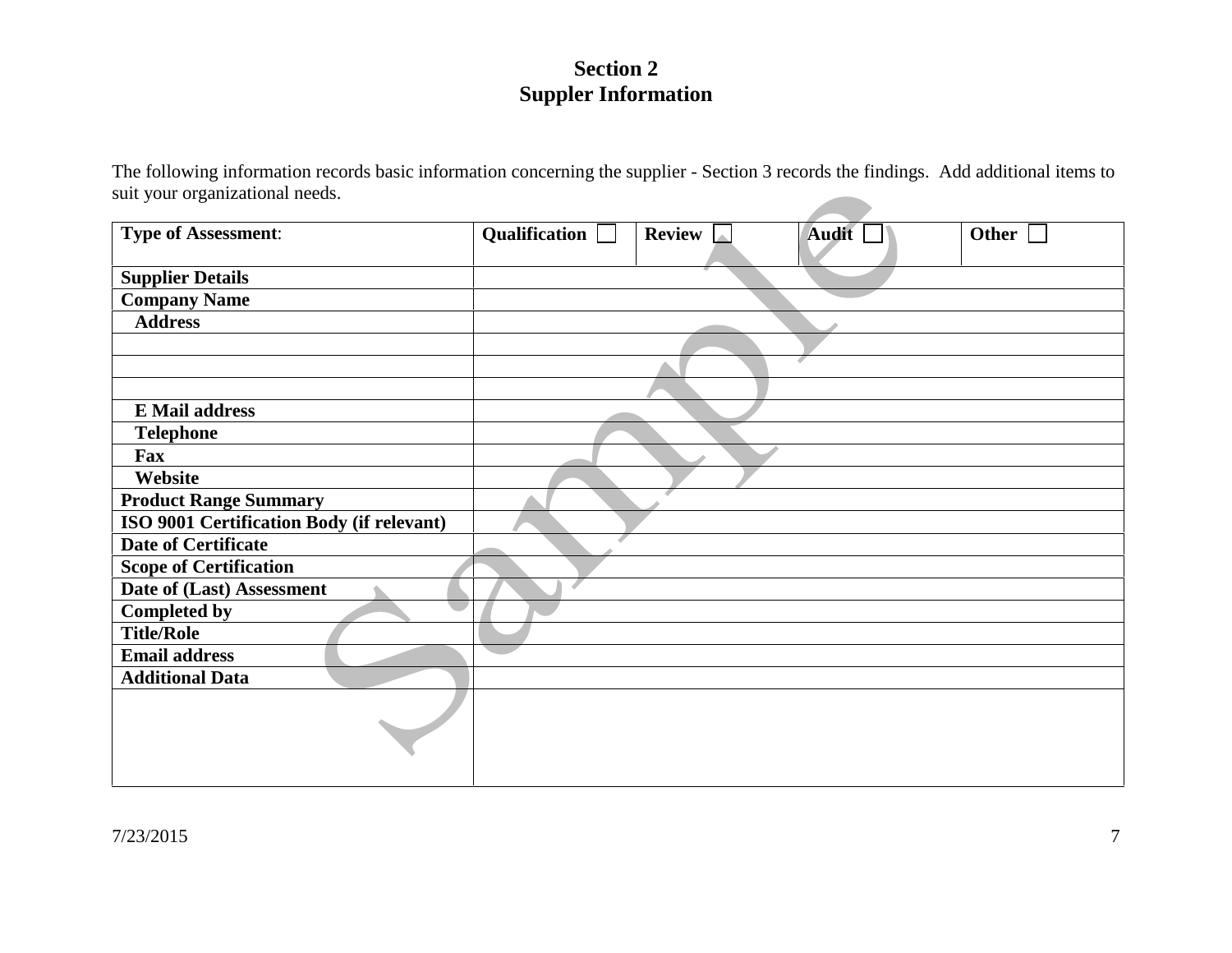# **Section 3 ISO/IEC 90003 Supplier Assessment—Compliance Check List**

**Note:** Section 3 items are in order of Policy, Plan, Record, Document, Audit, Reviews

| <b>ISO/IEC 90003:2014 Clause</b> | Item                       | Supplier   | Not Required/ | Comments |
|----------------------------------|----------------------------|------------|---------------|----------|
| <b>Number and Name</b>           |                            | Compliance | Rationale     |          |
| 4 Quality management system      |                            |            |               |          |
| $4.1$ General requirements       | Software Life<br>$\bullet$ |            |               |          |
|                                  | Cycle Model                |            |               |          |
|                                  | Document                   |            |               |          |
|                                  | Procedure#                 |            |               |          |
|                                  | Quality<br>$\bullet$       |            |               |          |
|                                  | Management                 |            |               |          |
|                                  | <b>System</b>              |            |               |          |
|                                  | Document                   |            |               |          |
|                                  | Quality<br>$\bullet$       |            |               |          |
|                                  | Management                 |            |               |          |
|                                  | <b>System</b>              |            |               |          |
|                                  | Processes Used             |            |               |          |
|                                  | Document                   |            |               |          |
|                                  | Software<br>$\bullet$      |            |               |          |
|                                  | Development,               |            |               |          |
|                                  | Operation and              |            |               |          |
|                                  | Maintenance                |            |               |          |
|                                  | <b>Processes Used</b>      |            |               |          |
|                                  | Document#                  |            |               |          |
|                                  | Software Life              |            |               |          |
|                                  | <b>Cycle Model</b>         |            |               |          |
|                                  | Document#                  |            |               |          |
|                                  | Quality                    |            |               |          |
|                                  | Management                 |            |               |          |
|                                  | System                     |            |               |          |
|                                  | Document                   |            |               |          |
|                                  | Review                     |            |               |          |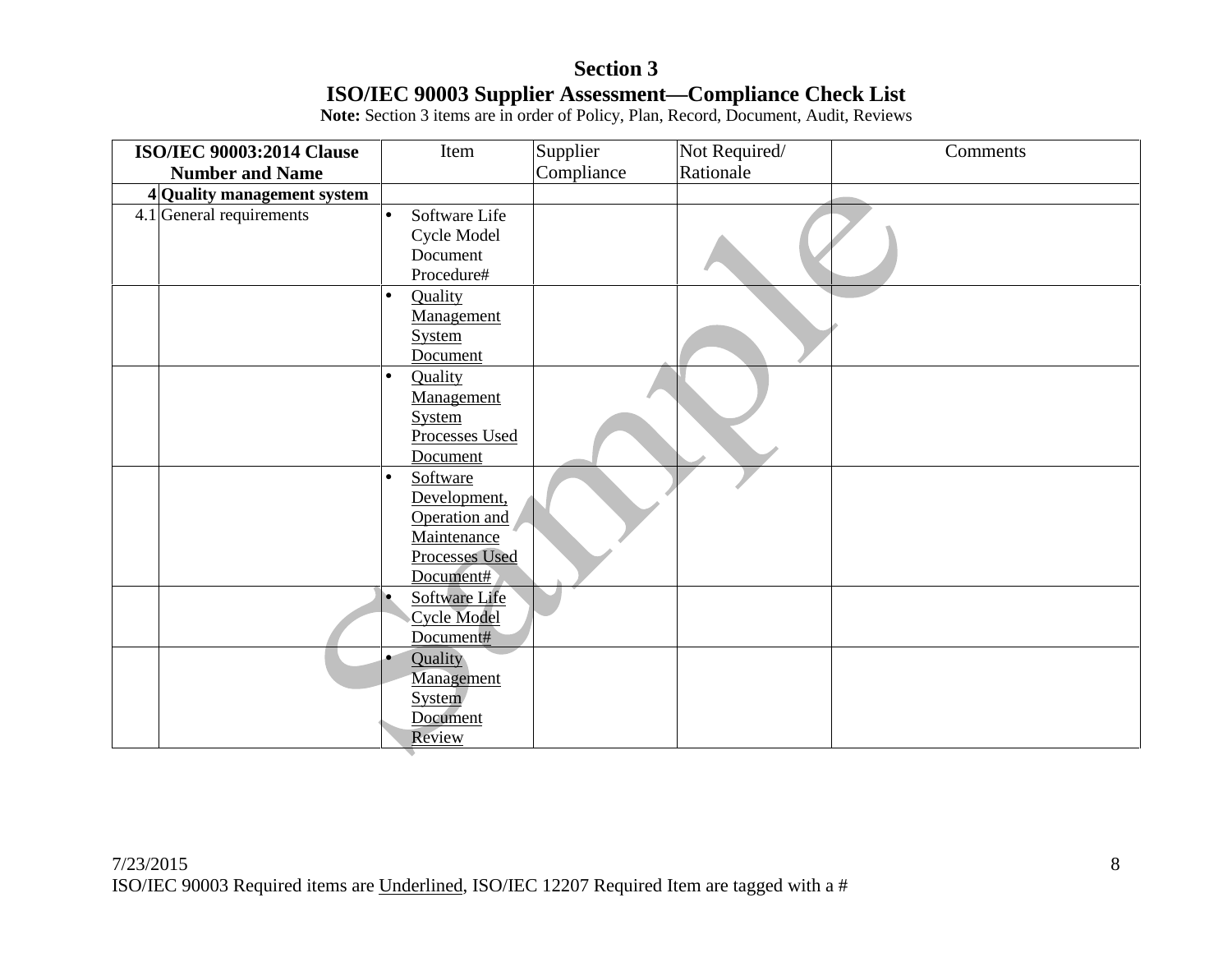# **Section 3 ISO/IEC 90003 Supplier Assessment—Compliance Check List**

**Note:** Section 3 items are in order of Policy, Plan, Record, Document, Audit, Reviews

| <b>ISO/IEC 90003:2014 Clause</b>  | Item                                                                                                    | Supplier   | Not Required/ | Comments |
|-----------------------------------|---------------------------------------------------------------------------------------------------------|------------|---------------|----------|
| <b>Number and Name</b>            |                                                                                                         | Compliance | Rationale     |          |
| 4.1 General requirements (cont.1) | Quality<br>$\bullet$<br>Management<br><b>System</b><br>Processes Used<br>Document<br>Review             |            |               |          |
| 4.2 Documentation requirements    |                                                                                                         |            |               |          |
| 4.2.1 General                     | Documentation<br>$\bullet$<br>Procedure#                                                                |            |               |          |
|                                   | <b>Quality Policy</b><br>$\bullet$                                                                      |            |               |          |
|                                   | Tools,<br>$\bullet$<br>Techniques,<br>Technologies<br>and Methods<br><b>Used Document</b><br>Procedure# |            |               |          |
|                                   | Documentation<br>$\bullet$<br>Plan#                                                                     |            |               |          |
|                                   | Process<br>$\bullet$<br>Planning,<br>Operation and<br>Control Records                                   |            |               |          |
|                                   | Quality<br>Management<br><b>System Records</b><br>$(All)$ #                                             |            |               |          |
|                                   | <b>Quality Manual</b><br>Document                                                                       |            |               |          |